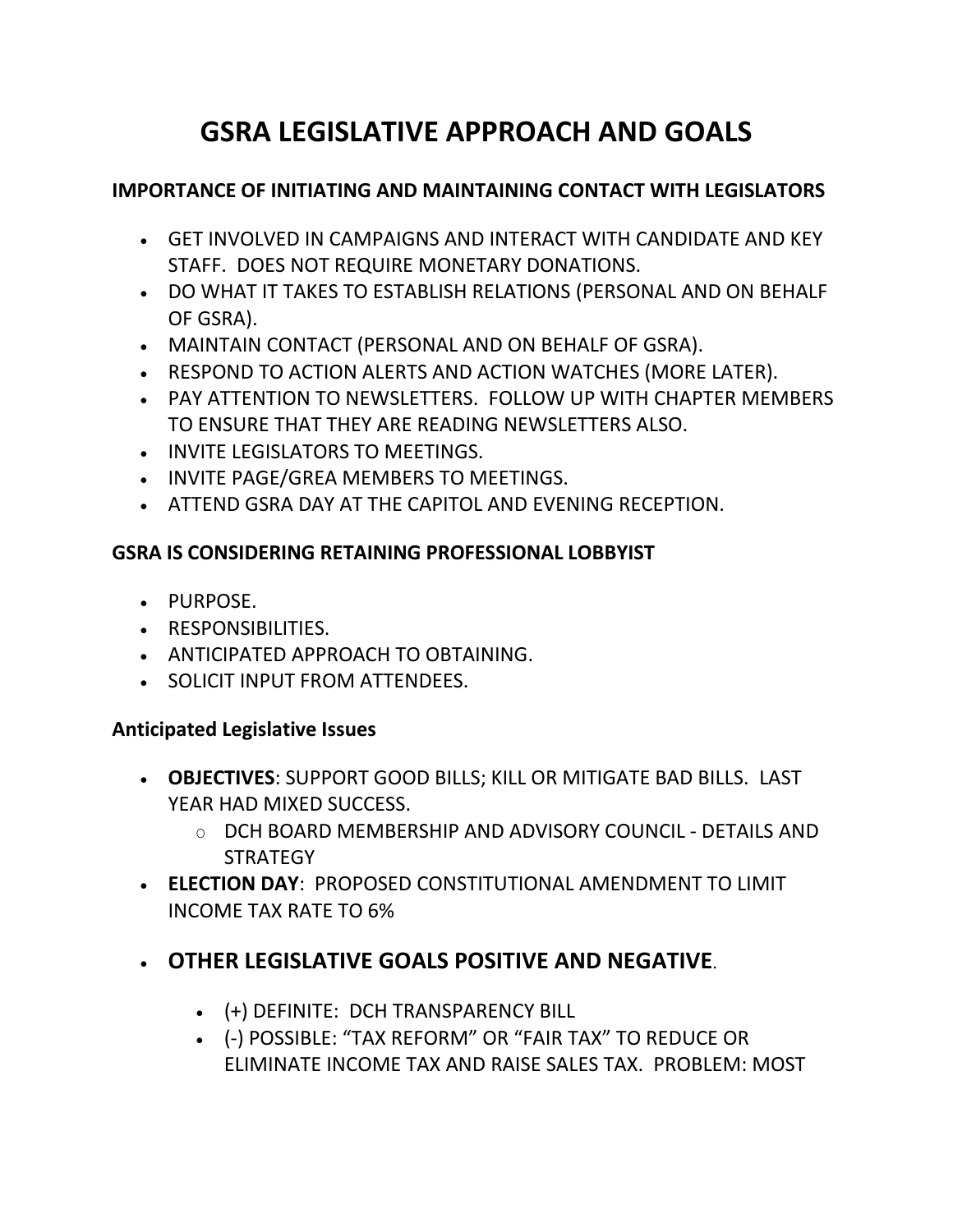RETIREES DON'T PAY INCOME TAX OR PAY VERY LITTLE. THIS WILL BE A SUBSTANTIAL, COSTLY TAX HIKE FOR US.

- (-) POSSIBLE: USE OF RETIREMENT SYSTEM PENSION FUNDS FOR VENTURE CAPITAL OR OTHER RISKY INVESTMENT
- (+) POSSIBLE: MIGHT HAVE GOOD BILLS TO SUPPORT REVIEW OF ALL TAX BREAKS; PROCESS FOR STUDYING PROPOSED TAX BREAKS
- **GSRA'S 2014 GOALS** WERE TO GAIN LEGISLATORS' SUPPORT FOR LEGISLATION THAT WOULD MAINTAIN THE INTEGRITY OF RETIREES' PENSION AND HEALTH BENEFITS, TO SUPPORT FUNDING TO PAY FOR THE BENEFITS, AND TO OPPOSE LEGISLATION THAT MIGHT COMPROMISE THESE BENEFITS AND THE RELATED FUNDING SOURCES.
- ESTABLISH LONG-TERM IMPROVEMENTS AND SAFE-GUARDS FOR PENSION AND HEALTH INSURANCE PROGRAMS. TO THE EXTENT POSSIBLE WE WILL COORDINATE OUR EFFORTS WITH REPRESENTATIVES OF OTHER ORGANIZATIONS THAT HAVE THE SAME GOALS.
- SUPPORT 75% FUNDING FOR SHBP PREMIUMS FOR OPTIONS THAT COVER AT LEAST 80% OF MEMBERS' MEDICAL CARE. NONE OF THE PLANS AVAILABLE FOR SHBP MEMBERS IN 2014 PROVIDED THIS LEVEL OF FUNDING AND COVERAGE FOR MEMBERS.
- **SUPPORT EMPLOYER CONTRIBUTIONS TO STATE SPONSORED RETIREMENT** SYSTEMS THAT WILL PREVENT FURTHER EROSION OF THE RESPECTIVE RETIREMENT FUND.
- SUPPORT FUNDING FOR EQUITABLE COST OF LIVING ADJUSTMENTS TO ACTIVE WORKERS AND RETIRED MEMBERS OF STATE SPONSORED RETIREMENT SYSTEMS TO COUNTER LOSS OF BUYING POWER FROM INFLATION.
- IMPROVE REPRESENTATION ON, AND OPERATING PRACTICES OF, THE BOARD OF COMMUNITY HEALTH AND THE EMPLOYEES RETIREMENT SYSTEM. ACHIEVE THESE IMPROVEMENTS BY:
	- SUPPORTING CREATION OF A HEALTH BENEFITS ADVISORY COMMITTEE FOR THE BOARD OF COMMUNITY HEALTH. REQUIRE ALL POLICY DECISIONS BY THE BOARD AND BY DEPARTMENT STAFF TO BE PRESENTED TO THE ADVISORY COMMITTEE FOR COMMENT BEFORE ACTION.
	- **SUPPORTING ADDITIONAL RETIREE REPRESENTATION ON THE** EMPLOYEES RETIREMENT SYSTEM BOARD.